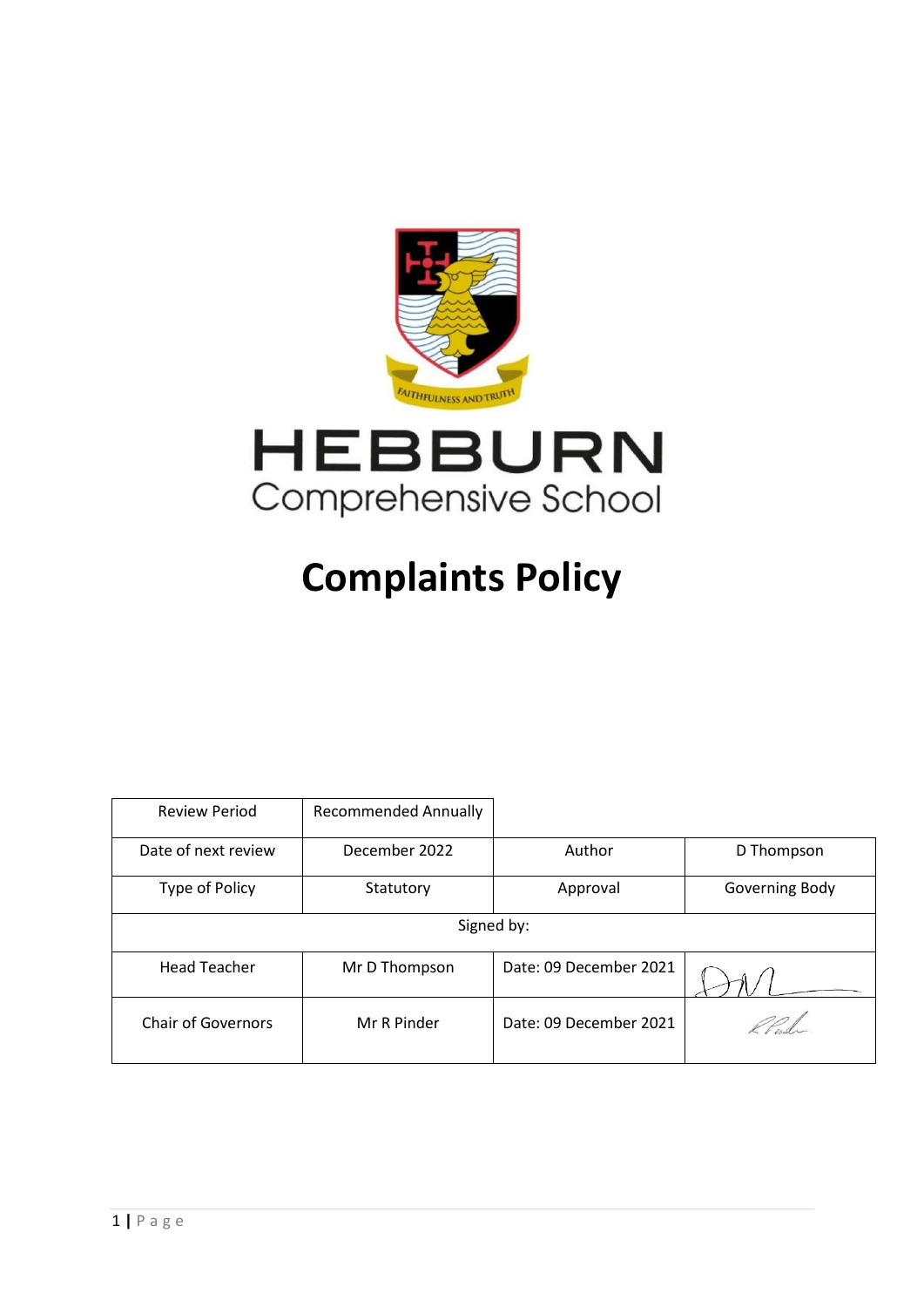## **Informal Stage**

This document sets out the school's procedure for addressing complaints. It should be used only when informal attempts to resolve problems have been unsuccessful. If you have any concerns about the school or the education provided, please discuss the matter, in the first instance, with your child's Head of Learning at the earliest opportunity. If you feel your concern is more serious, then please address it to the senior staff member. The school considers any concerns very seriously and most problems can be resolved at the informal stage.

Please note that this procedure does not apply to issues concerning the curriculum, collective worship, admissions, exclusion appeals, decisions about your child's special educational needs or grievances by school staff. These are the subject of separate procedures.

All other complaints are handled by the school according to the arrangements set out below.

# **Formal Complaints Procedure**

#### **Stage 1**

If you feel that a concern has not been addressed through informal discussion with the staff contacted initially and you wish to have the matter formally investigated by an appropriate person from the school, please indicate this.

If the matter is about:

- the day-to-day running of the school
- the interpretation of school policies
- the actions or inactions of staff at the school

it will normally be investigated by the Head Teacher or a senior member of staff nominated by the Head Teacher].

If the matter is about:

- school policies as determined by the governing body
- the actions or inactions of the governing body
- the Head Teacher

it will be investigated by the Chair of Governors or a governor nominated by the Chair.

The person carrying out the investigation will review the way in which the complaint has been handled by the school and ensure that the issues have been dealt with properly and fairly. He/she will normally write to you with the outcome of this process within 10 working days of receiving the complaint.

If it becomes apparent that the complaint is a disciplinary or capability issue, then the matter will be dealt with by following the appropriate procedure rather than the complaints procedure. You will be